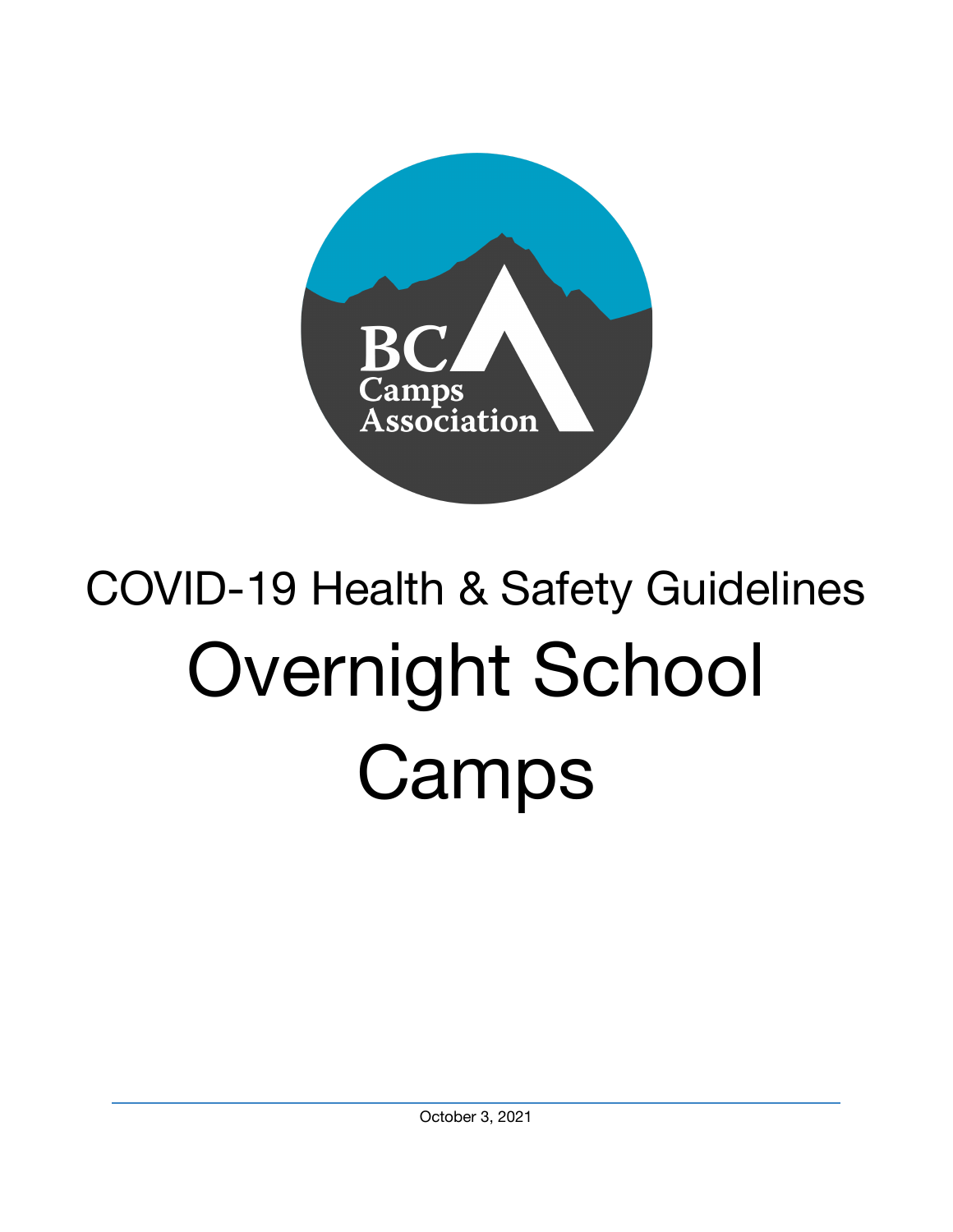## **Table Of Contents**

[Executive](#page-3-0) Summary

**[Introduction](#page-3-1)** 

Infection [Prevention](#page-5-0) and Exposure Control Measures

**Camp [Population](#page-6-0)** 

[Camper](#page-6-1) Groups

Camper [Accommodation](#page-7-0)

Creating Space and Minimizing [Unintentional](#page-7-1) Physical Contact

Camp [Personnel](#page-7-2)

**Staff [Responsibilities](#page-7-3)** Staff [Training](#page-8-0) Staff [Housing](#page-8-1)

#### Camp [Facility](#page-8-2)

Outdoor Spaces and [Ventilation](#page-8-3) [Physical](#page-9-0) Markers and Barriers **[Cleaning](#page-9-1)** 

#### **[Health](#page-9-2) and Safety**

**[Vaccines](#page-9-3)** Illness [Policies](#page-9-4) Record [Keeping](#page-10-0) [Restricted](#page-10-1) Gathering Size

#### Visitors, Parents, and [Caregivers](#page-10-2)

**[Visitors](#page-10-3)** Camper and Parent or Caregiver [Education](#page-10-4) [Drop-off](#page-11-0) and Pick-up

#### Program and [Operations](#page-11-1)

Program [Activities](#page-11-2) **[Transportation](#page-11-3)** Food [Service](#page-12-0) [First](#page-12-1) Aid

#### Health Checks and [Responding](#page-13-0) to Symptoms

[Pre-Camp](#page-13-1) & Daily Health Check Staying Home and [Self-Isolation](#page-14-0) What To Do When [Symptoms](#page-14-1) Develop At Camp Finding, Tracing, and Managing [Outbreaks](#page-15-0)

Personal Health [Practices](#page-15-1)

**Hand [Hygiene](#page-15-2)** 

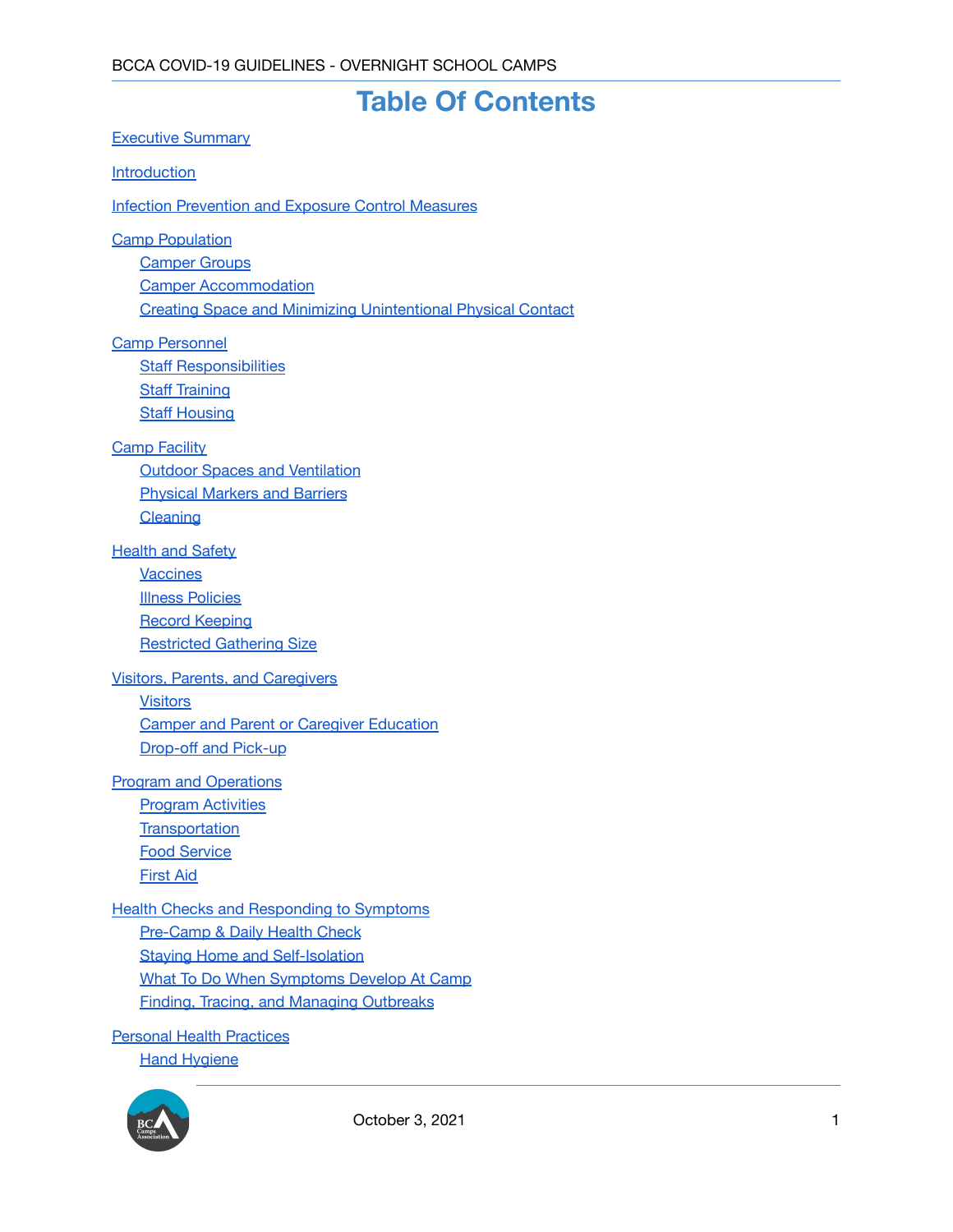**[Respiratory](#page-15-3) Etiquette** 

Personal Protective [Equipment](#page-16-0) (PPE) [Non-Medical](#page-16-1) Masks and Face Coverings (Masks) **[Gloves](#page-16-2)** Face [Shields](#page-16-3) [Emergency](#page-16-4) First Aid PPE

[Appendix](#page-18-0) A: When to Perform Hand Hygiene at Camp

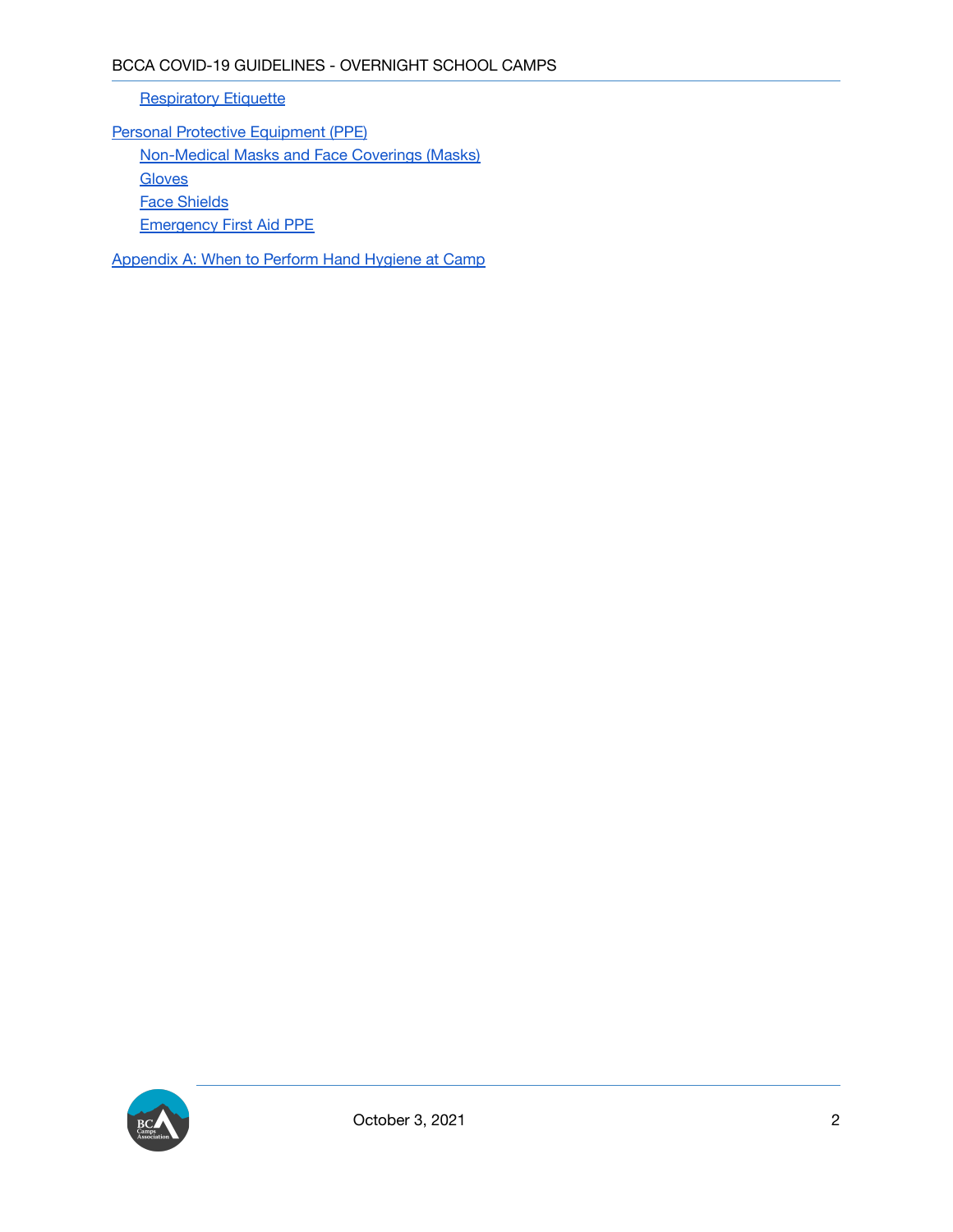## <span id="page-3-0"></span>**Executive Summary**

The Ministry of [Education](https://www2.gov.bc.ca/assets/gov/education/administration/kindergarten-to-grade-12/safe-caring-orderly/k-12-covid-19-health-safety-guidlines.pdf) and BC Centre for [Disease](http://www.bccdc.ca/Health-Info-Site/Documents/COVID_public_guidance/Guidance-k-12-schools.pdf) Control released updated guidance for K-12 schools on August 24th, 2021 that permits a welcome return of overnight field trips for BC's public and independent schools, in alignment with relevant local, regional, and provincial public health recommendations and Orders. The BC Camps Association (BCCA) guidelines for overnight camps are cited in both sets of guidance as the reference for schools when planning overnight camps that include group accommodation. The BCCA guidelines, developed in conjunction with the BCCDC and the Office of the Provincial Health Officer, helped to reopen overnight child and youth summer camps in BC and paved the way for a return to overnight school field trips and outdoor education programs.

These guidelines provide an update to the *BCCA COVID-19 Health & Safety Guidelines: Overnight Camp* to align with current K-12 public health guidance. During the school year, overnight camps are an extension of the K-12 learning environment where students share sleeping quarters, eat all meals together, and interact with camp staff. As such, the K-12 guidance provides the basis for most COVID safety in camps, and these guidelines will assist camps and schools with a return to overnight camps.

General principles for safe overnight camp operation include:

- Strongly encouraging all staff and eligible campers to be vaccinated against COVID-19.
- Proof of vaccination by students<sup>1</sup> and school staff is not required.
- Spending as much time outdoors as possible.
- When indoors, spreading people out in the available space and utilizing well ventilated spaces with windows and doors open to allow fresh air circulation.
- Masks will be worn indoors according to current K-12 public health guidance.
- Frequent hand hygiene.
- Camps may enact more stringent measures if they see fit for their particular circumstances.
- Camps should work with each school to understand how to best implement these guidelines in alignment with the school's internal policies and current K-12 public health guidance.

The BCCA exhorts all camps in BC operating overnight camps this fall to follow this guidance and to uphold best practices in child and youth camping.

## <span id="page-3-1"></span>**Introduction**

The British Columbia Camps Association (BCCA) is a governing body that facilitates and promotes an in-depth Accreditation process, informs and educates its membership of camping professionals, and advocates the benefits of Accredited camps to parents and the BC public. The BCCA is composed of over 50 camps across British Columbia, including agency, religious, not-for-profit, and private camps. We believe that safe and quality camp experiences play an integral part in the development of children, youth, and adults and contribute to healthy communities. We are a proud affiliate of the Canadian Camping Association.

This document was developed by the BCCA in collaboration with the Office of the Provincial Health Officer (PHO) and the BC Centre for Disease Control (BCCDC) to provide guidance to overnight child and youth camps to prevent the transmission of COVID-19.

<sup>&</sup>lt;sup>1</sup> Throughout this document the terms student and camper will be used interchangeably.

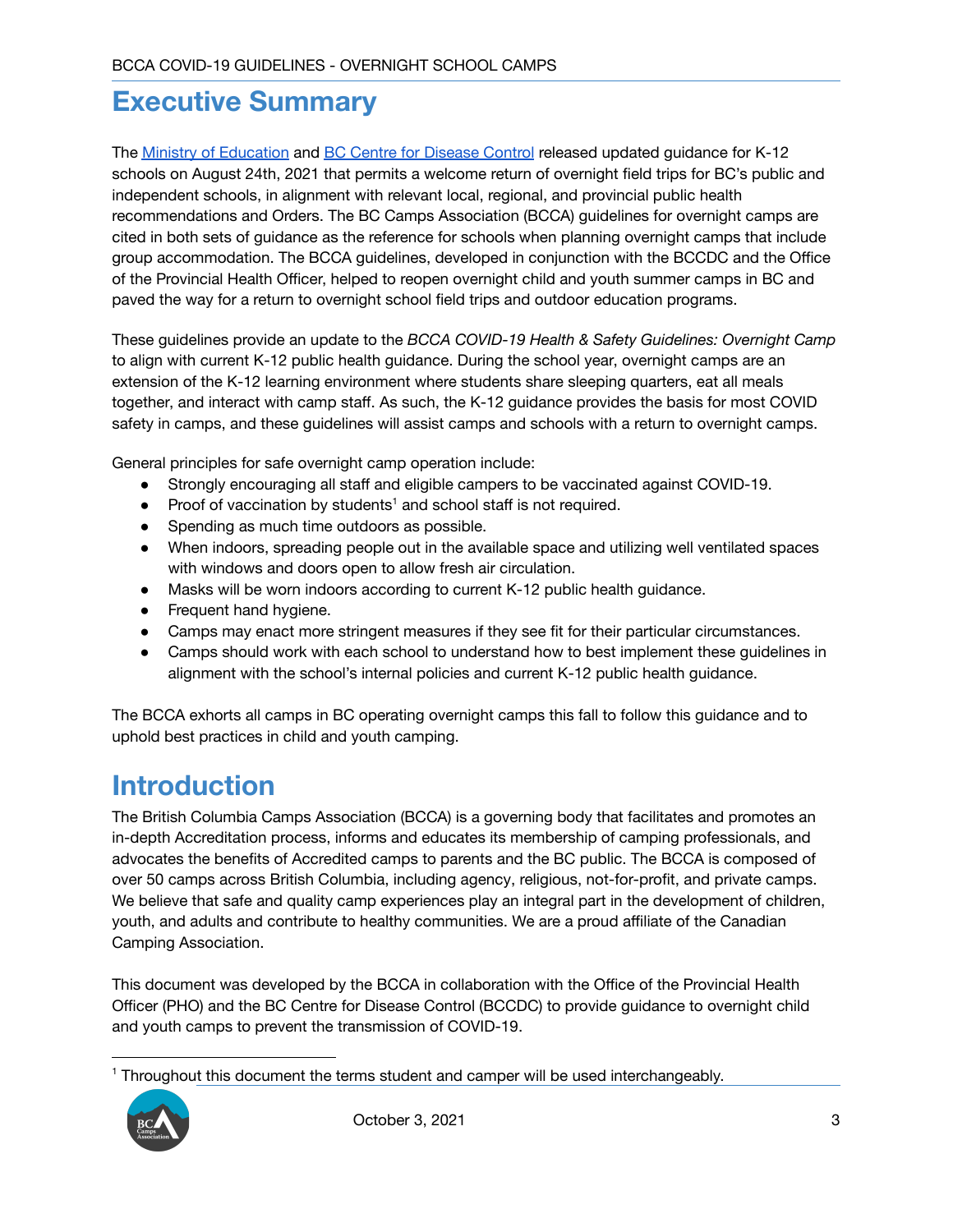These guidelines were originally written specifically for BCCA Accredited camps as a supplement to the *BCCA 2021 [Accreditation](http://bccamps.org/resources/Documents/BCCA%202021%20Accreditation%20Standards.pdf) Standards*. It is expected that all camps providing overnight child and youth camps follow WorksafeBC policies, hold the necessary environmental health permits, and operate within accepted industry standards. Non-accredited camps should familiarize themselves with the BCCA Accreditation Standards as to generally accepted management and human resources, facilities, health and safety, and activity programming best practices in child and youth camping. **These guidelines will be updated as required and it is the camp's responsibility to stay up to date.**

Camps are incredibly diverse in terms of their size, type of organization, mission, operating season, and activities and it isn't possible to write guidelines that apply perfectly in all situations. Camps may also provide services such as family programs, accommodation and meal service, rentals, and other activities covered by other sector-specific guidelines. When a guideline does not quite fit your circumstances we recommend speaking with your local health officer and thinking critically to put the well-being of your camp community first.

**Overnight camps must develop their own COVID-19 Safety Plan and submit it to their local medical health officer (MHO) and send a copy to the BCCA.** Camps may commence operations once their plan has been submitted but must be prepared to receive feedback and implement necessary changes after operations commence.

Local Medical Health Officers may recommend additional regional prevention measures during times of increased community risk.

Contact emails for submitting plans for camps in the following regions are:

Island Health: Cole Diplock [Cole.Diplock@viha.ca](mailto:Cole.Diplock@viha.ca) and cc [Dee.Hoyano@viha.ca](mailto:Dee.Hoyano@viha.ca), [Tanya.Bagnall@viha.ca,](mailto:Tanya.Bagnall@viha.ca) and [Mariah.Siminoff@viha.ca](mailto:Mariah.Siminoff@viha.ca) Vancouver Coastal Health: Dr. John Harding [john.harding@vch.ca](mailto:john.harding@vch.ca) Fraser Health: Dr. Christy Burkett [Christy.Burkett@fraserhealth.ca](mailto:Christy.Burkett@fraserhealth.ca) Interior Health: [Ephcovid19@interiorhealth.ca](mailto:Ephcovid19@interiorhealth.ca) Northern Health: Dr. Raina Fumerton [Raina.Fumerton@northernhealth.ca](mailto:Raina.Fumerton@northernhealth.ca)

#### BCCA: [info@bccamping.org](mailto:info@bccamping.org)

#### **Additional Resources**

- BC Ministry of Education: Provincial COVID-19 [Communicable](https://www2.gov.bc.ca/assets/gov/education/administration/kindergarten-to-grade-12/safe-caring-orderly/k-12-covid-19-health-safety-guidlines.pdf) Disease Guidelines for K-12 **[Settings](https://www2.gov.bc.ca/assets/gov/education/administration/kindergarten-to-grade-12/safe-caring-orderly/k-12-covid-19-health-safety-guidlines.pdf)**
- BC Centre for Disease Control: Public Health [Communicable](http://www.bccdc.ca/Health-Info-Site/Documents/COVID_public_guidance/Guidance-k-12-schools.pdf) Disease Guidance for K-12 Schools
- BC Centre for Disease Control: COVID 19 [Information](http://www.bccdc.ca/health-info/diseases-conditions/covid-19?utm_campaign=20200311_GCPE_AM_COVID_2_NOTIFICATION_BCGOV_BCGOV_EN_BC__NOTIFICATION)
- Government of BC: COVID-19 Orders, Notices and [Guidance](https://www2.gov.bc.ca/gov/content/health/about-bc-s-health-care-system/office-of-the-provincial-health-officer/current-health-topics/covid-19-novel-coronavirus)
- Government of BC: BC's Response to [COVID-19](https://www2.gov.bc.ca/gov/content/safety/emergency-preparedness-response-recovery/covid-19-provincial-support)
- Worksafe BC: COVID-19 [Information](https://www.worksafebc.com/en/about-us/covid-19-updates) and Resources

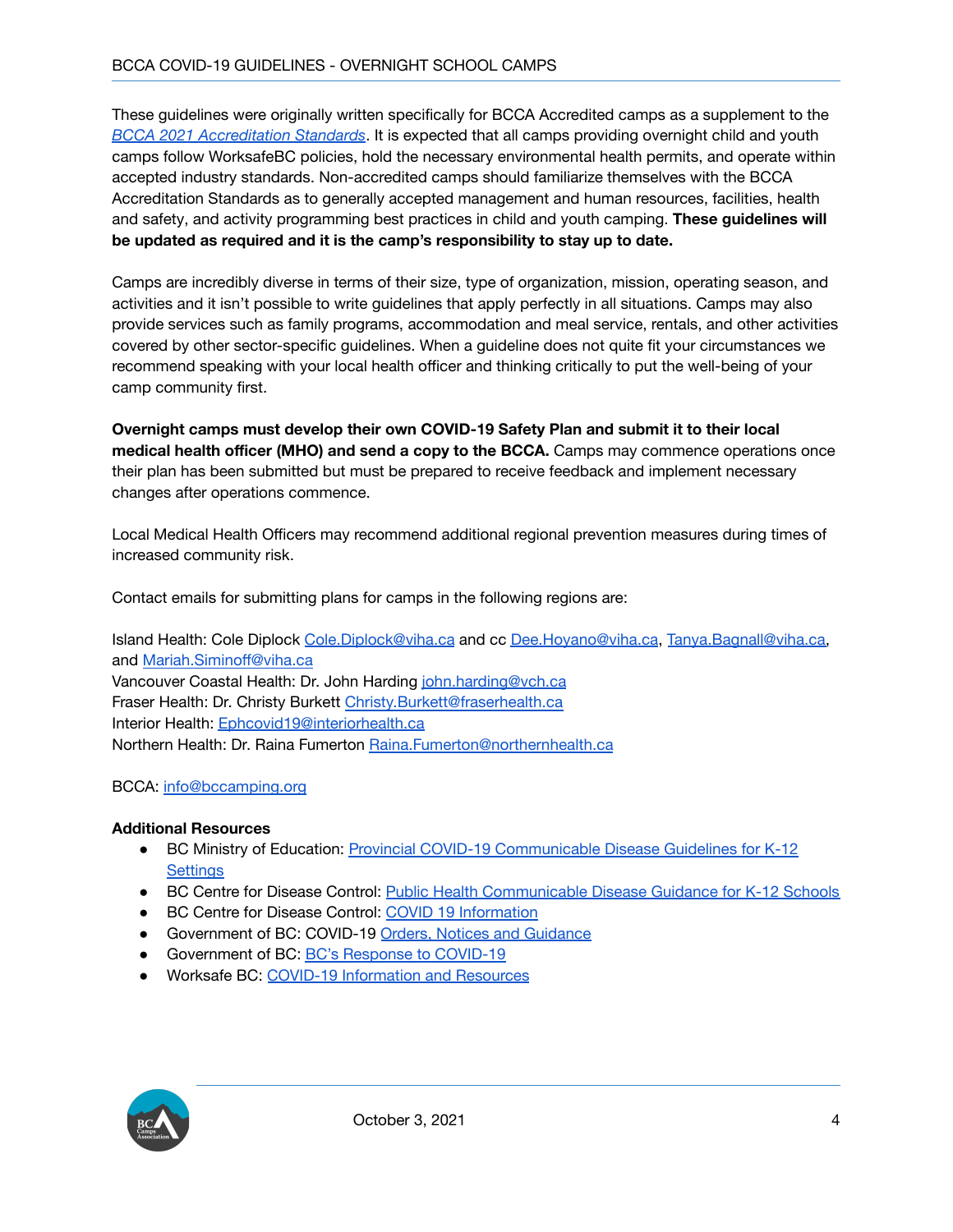## <span id="page-5-0"></span>**Infection Prevention and Exposure Control Measures**

Managing the risk of COVID-19 requires multiple layers of protection to be effective. The first and most important step to reduce the risk of COVID-19 transmission at camp is to implement policies to ensure that those who are sick are not entering the camp, and that those who become sick in camp are managed appropriately. At camp the focus should be on being outdoors, reduced crowding, ventilation of indoor areas, use of masks when necessary, hand hygiene, and cleaning and disinfection of surfaces touched by many people.

Camps should strongly encourage all eligible campers and staff to be vaccinated at least two weeks prior to the camp session per **BCCDC** quidelines.

Infection prevention and exposure control measures help create safe environments by reducing the spread of communicable diseases like COVID-19. These are more effective in settings such as camps where there is a relatively consistent grouping of people and multiple layers of protection can be routinely implemented, including:

- Robust illness policies for campers and staff.
- Various health and safety measures taken by the camp (e.g. using outdoor space for activities, spreading out within and enhancing ventilation of indoor spaces, implementing staggered schedules, enhanced cleaning and disinfection of highly touched surfaces, etc.).
- Reinforcement and adoption of effective personal practices (e.g. hand hygiene, respiratory etiquette, wearing masks when required, etc.).

A layered approach to infection prevention and exposure control should be taken to reduce the transmission of COVID-19 in camps. When multiple layers of protection are in place, the approach is more likely to be effective if any one layer of protection fails. Some layers of protection rely on camp policies and practices, while others rely on individual behaviours of campers and staff. When many layers are combined, the risk of COVID-19 is substantially reduced.

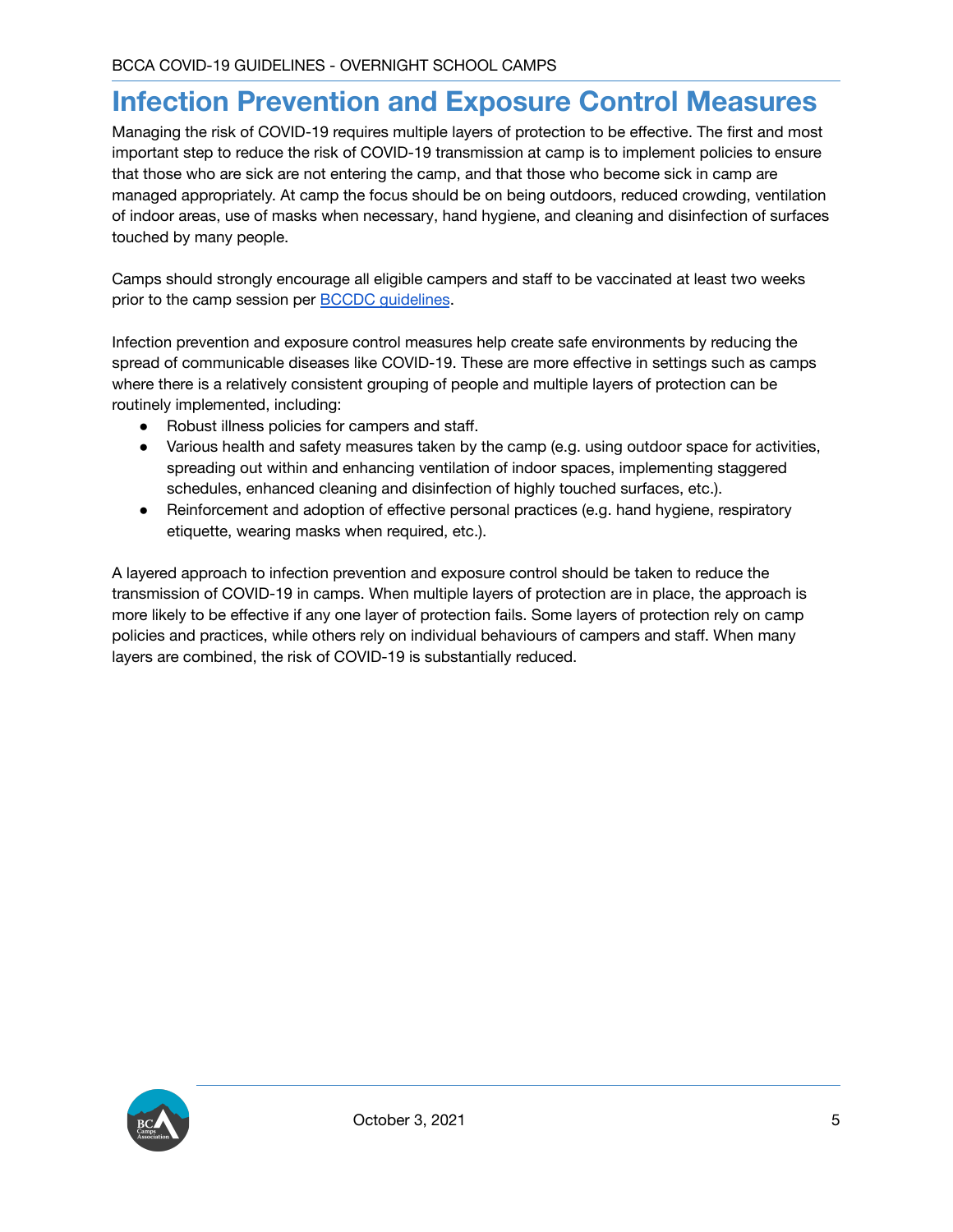

- Creating space between people is an important layer because COVID-19 spreads through prolonged close contact. This can be done by conducting activities in ways that prevent crowding, like being outdoors as much as possible, adapting group activities to minimize physical contact between individuals indoors, staggering meeting times and mealtimes, rearranging activity spaces (e.g. arts & crafts room), or other means. In indoor spaces, people should be spread out within the available space, with at least enough space available to prevent involuntary physical contact. Existing occupancy limits should not be exceeded.
- Ventilation and Air Exchange: When indoors, open doors and windows to improve ventilation with fresh air (if weather allows).
- General cleaning of the premises, and cleaning and disinfecting of frequently touched surfaces, at least once in a 24-hour period.
- Clean and disinfect any surface that is visibly dirty.
- Masks: Mask use should follow current public health guidance for schools, including that they be worn indoors by all K-12 students and staff. They can be a personal choice for staff and campers during outdoor activities. Camp staff must ensure that masks are [used](https://www.worksafebc.com/en/resources/health-safety/posters/help-prevent-spread-covid-19-how-to-use-mask?lang=en) correctly. Exceptions to mask requirements are found under Personal Protective Equipment in the  $K-12$ [guidelines](http://www.bccdc.ca/Health-Info-Site/Documents/COVID_public_guidance/Guidance-k-12-schools.pdf).
- Other layers include effective cleaning and hygiene practices, such as [handwashing](https://www.worksafebc.com/en/resources/health-safety/posters/help-prevent-spread-covid-19-handwashing?lang=en) and [cough](https://www.worksafebc.com/en/resources/health-safety/posters/help-prevent-spread-covid-19-cover-coughs-sneezes?lang=en) [hygiene](https://www.worksafebc.com/en/resources/health-safety/posters/help-prevent-spread-covid-19-cover-coughs-sneezes?lang=en). Camps should make explicit efforts to encourage hand hygiene and cough/sneeze hygiene.

# <span id="page-6-0"></span>**1. Camp Population**

#### <span id="page-6-1"></span>**1.1. Camper Groups**

Schools will develop their own structure for organizing students based on district policies, the comfort level of their school community, and board direction. Camps should work with each school to

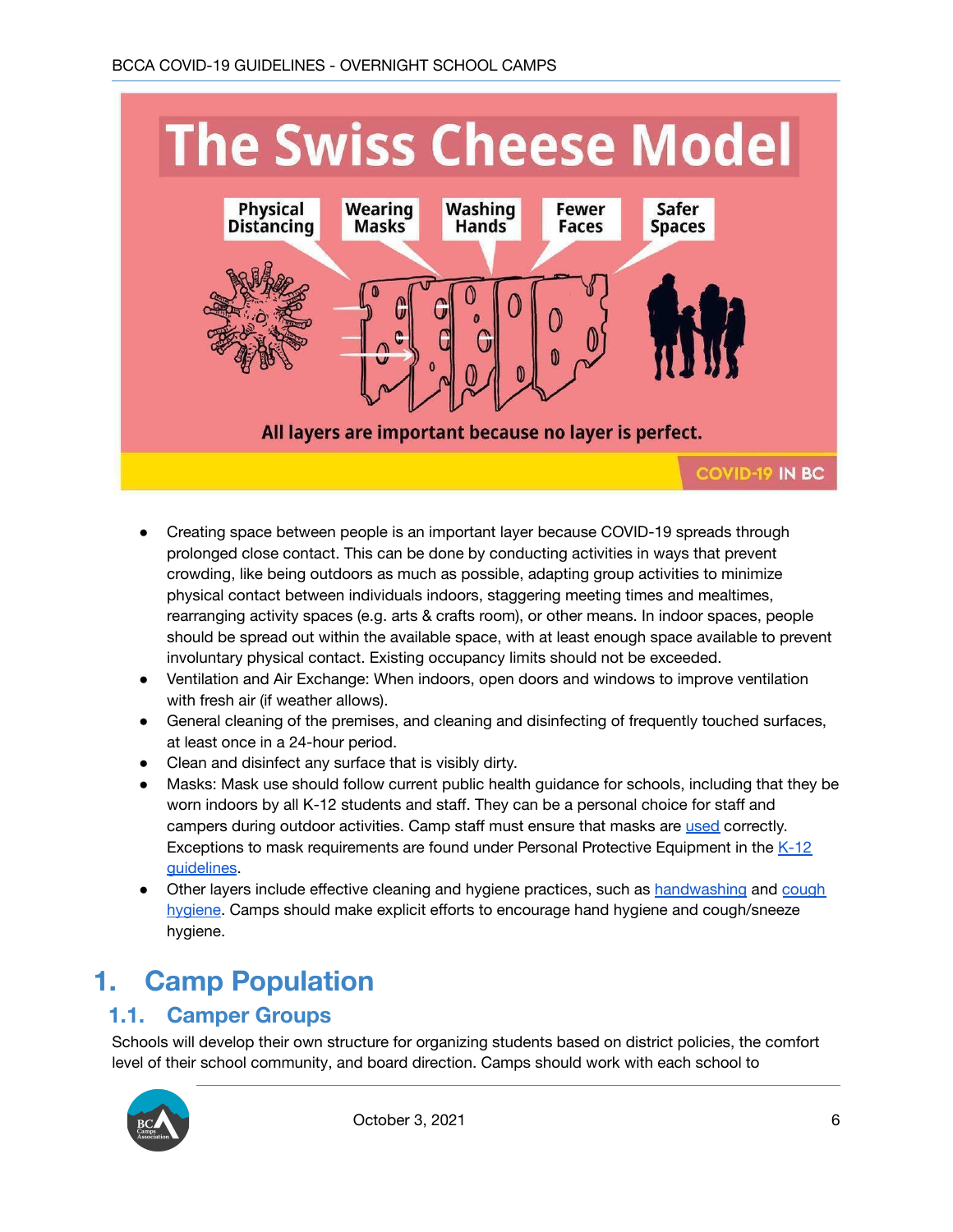understand how to best implement these guidelines in alignment with the school's internal policies and COVID-19 communicable disease plan and current K-12 public health guidance.

In most circumstances, the school will decide the composition of camper groups for sleeping accommodations and activities. Camps and schools can determine what is appropriate for their specific situation.

## <span id="page-7-0"></span>**1.2. Camper Accommodation**

- Ventilation should be optimized by use of screen doors, screened windows, etc.
- Cabin access will be limited only to the campers/camp leaders who reside in that cabin and cleaning staff who will only enter when no campers/camp leaders are present. Cleaning staff will be required to wear PPE.
- Masks should be worn in camper accommodation and only removed when in their bed for sleeping.
- Sleeping accommodations should provide a 1 metre physical distance between the heads of individuals, or if heads cannot be 1 metre apart, temporary barriers may be used (curtains, sheets).
- For bunk beds, position the head of the camper in the top bunk opposite the position of the camper in the bottom bunk.
- For side-by-side beds, position the campers head-to-toe.
- For end-to-end beds, position the campers toe-to-toe where possible, and otherwise head-to-toe to maximize distance between heads.

## <span id="page-7-1"></span>**1.3. Creating Space and Minimizing Unintentional Physical Contact**

- Camps are an extension of the school learning environment. Camps can return to learning environment configurations and activities that best meet learner needs and preferred educational approaches. Use all available space.
- In indoor spaces, people should have enough room to carry out the intended activity without involuntarily physical contact with another person. In indoor common spaces (e.g., cafeterias, gyms, etc.), schools may continue to use floor markings and posters to direct traffic flow.
- For indoor activities that bring together multiple classes or other groupings of students in close proximity for a prolonged period of time (e.g., school assemblies, multiple classes doing physical activity in a gym), schools should ensure that people are spread out within the available space. This is expected to be achievable within room capacity limits (where applicable).
- Taking students outside more often is still encouraged (when the weather allows) due to its overall health benefits.

# <span id="page-7-2"></span>**2. Camp Personnel**

#### <span id="page-7-3"></span>**2.1. Staff Responsibilities**

Staff are required to follow WorkSafeBC policies and protocols on communicable disease prevention measures, including the use of masks in settings that are identified by camp operators. Masks are not required to be worn outdoors.

• Staff may come together for training purposes but the camp should seek to reduce the number of close face-to-face interactions and mask wearing is required indoors.

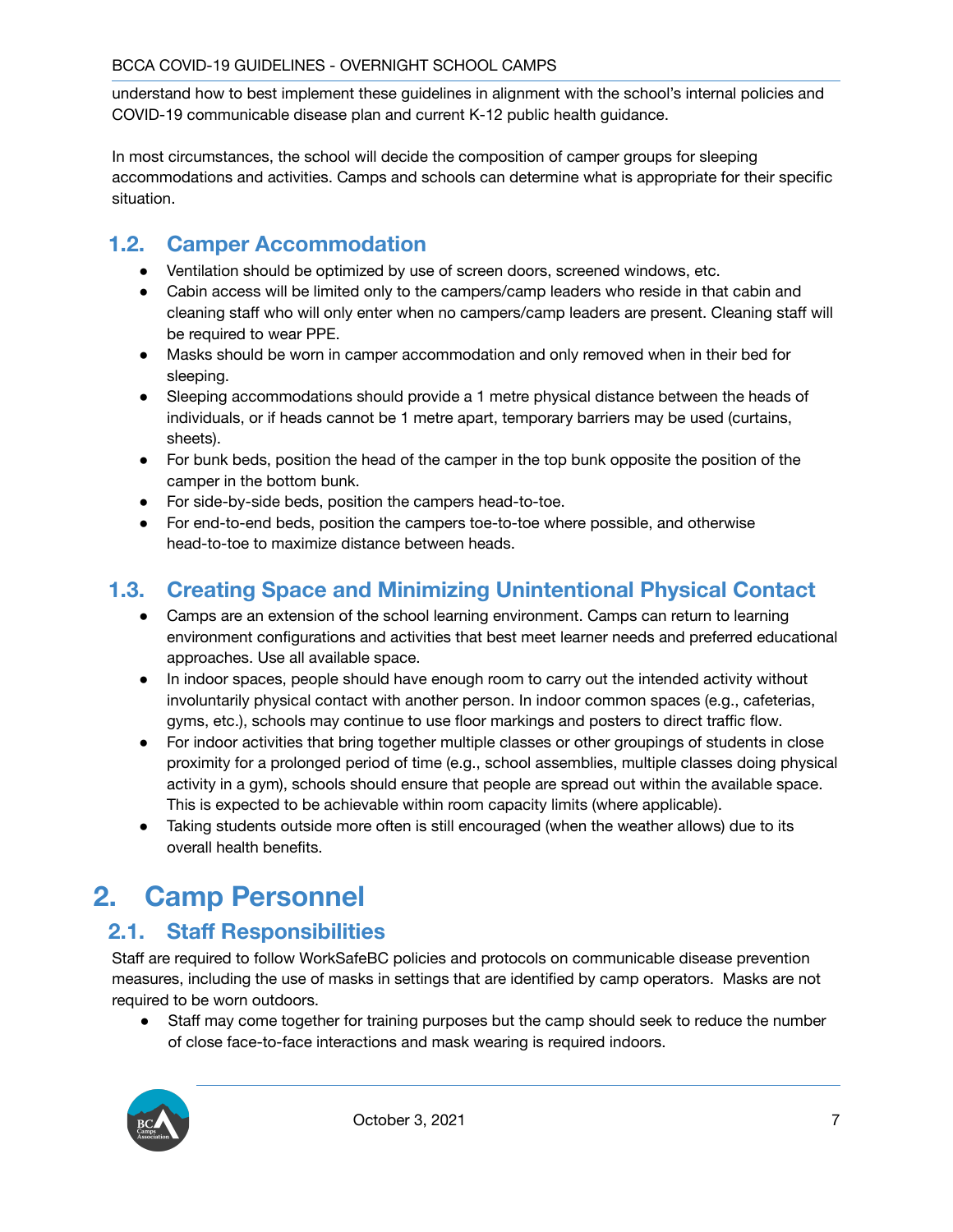- Non-resident staff will avoid close interactions with campers or resident staff and must follow current public health guidance.
- Staff are expected to follow all current public health guidance during their time off.
- All staff are required to be trained and aware of the best practices to follow to mitigate the spread of disease during their time working and/or living at camp.

#### <span id="page-8-0"></span>**2.2. Staff Training**

- In addition to the training normally received, staff must receive training on all COVID-19 related policies and procedures.
- Staff who will be responsible for cleaning with or mixing chemicals be sure staff are certified in WHMIS or adequate training is given.
- Camps should consider if staff training can be done virtually when possible and appropriate.

#### <span id="page-8-1"></span>**2.3. Staff Housing**

Camp staff are allowed to be accommodated on site so long as the following criteria are met:

- Where buildings have shared indoor spaces between non-household individuals, masks are required to be worn in common spaces.
- Arrange shared accommodations for individuals in the same household in such a fashion that beds are at least 2 metres apart and head-to-toe where possible. If beds cannot be at least 2 metres apart, use temporary barriers between beds, such as curtains, to prevent droplet spread while sleeping, and sleep head-to-toe.
- None of the residents in a shared accommodation can be ill or meet a criterion that requires isolation facilities (e.g., have returned from international travel but are not fully vaccinated).
- If a resident becomes ill, they will be moved to an area separated from other staff and campers. They are to follow the BCCDC guidance on When to get a [COVID-19](http://www.bccdc.ca/health-info/diseases-conditions/covid-19/testing/when-to-get-a-covid-19-test) test. The areas they were ill in will be cleaned and disinfected.
- If a resident tests positive for COVID-19, they will be sent home. If not feasible, they will complete their self-isolation on site. Any necessary health care will be facilitated with public health.
- Anyone identified by public health as close contacts will be supported to self-isolate or self-monitor, as recommended by public health. This may include going home if feasible.
- PPE [guidance](#page-16-0) should be followed in staff housing when relevant.

# <span id="page-8-2"></span>**3. Camp Facility**

#### <span id="page-8-3"></span>**3.1. Outdoor Spaces and Ventilation**

- Conduct activities outside whenever possible. Outdoor programming is strongly encouraged.
- If a program or activity must occur indoors, ventilate the space as much as possible (e.g. keep windows and doors open) and ensure there is enough space to prevent involuntary physical contact. Wear masks as required by current K-12 public health guidance.
- Hand hygiene (e.g., hand washing or using hand sanitizer) should be practiced before and after using playgrounds.

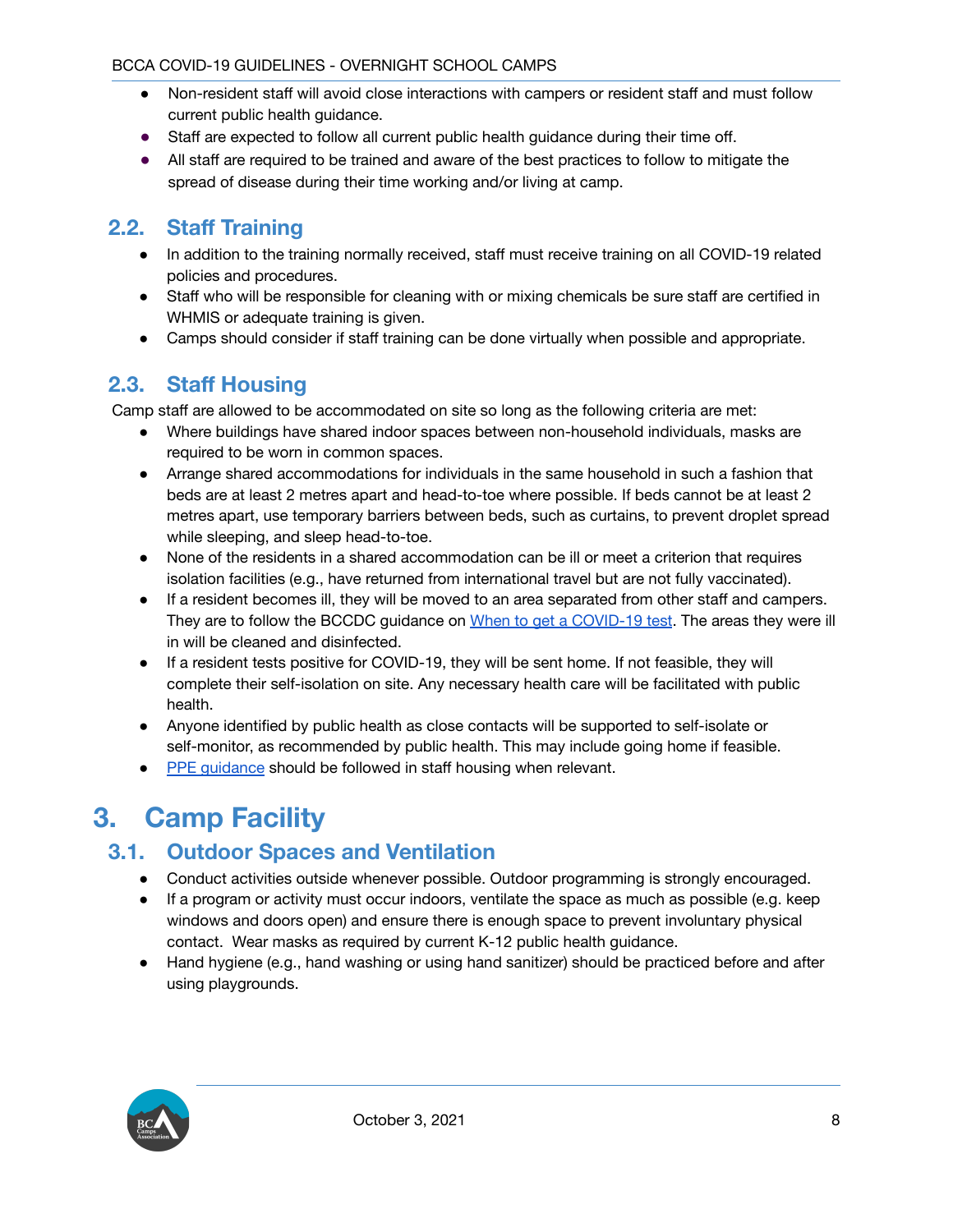#### <span id="page-9-0"></span>**3.2. Physical Markers and Barriers**

- Install markers (e.g. tape, cones, etc.) to give guidance to campers in settings where they must wait their turn or were previously allowed to gather as a large group.
- Physical barriers can continue to be used in areas they have been previously.
- Post appropriate signage reminding staff and campers of guidelines or indicating off limits areas. BCCDC [Signage](http://www.bccdc.ca/health-professionals/clinical-resources/covid-19-care/signage-posters).

#### <span id="page-9-1"></span>**3.3. Cleaning**

Regular cleaning of surfaces and objects that are touched by many people is another layer of protection to prevent the transmission of COVID-19. Camp facilities should be cleaned in accordance with the [BCCDC's](http://www.bccdc.ca/Health-Info-Site/Documents/COVID_public_guidance/Guidance-k-12-schools.pdf) guidance for K-12 schools. Exposure of children to potentially harmful cleaners should be minimized by product selection and scheduled cleaning times.

- Buildings should be generally cleaned daily. Cleaning is the physical removal of visible soiling (e.g. dust, soil, blood, mucus). Cleaning removes and weakens viruses and bacteria. It is done with water, detergents, and steady friction from a cleaning cloth. Cleaning once a day is usually enough to remove any virus on surfaces and help maintain a healthy facility. Disinfection should be used when a sick person has been in contact with the surface.
- High contact surfaces may need to be cleaned and disinfected more regularly, especially in areas that children use. High contact surfaces include door handles, light switches, hand railings, toilet handles, shared office equipment, sports equipment, appliances, and self-serve beverage stations.
- For cleaning, use water and detergent (e.g. liquid dishwashing soap), or common, commercially available cleaning wipes, along with good physical cleaning practices (i.e. using strong action on surfaces).
- For disinfection, use common, commercially available disinfectants such as ready-to-use disinfecting wipes and pre-made solutions (no dilution needed).
- Empty garbage containers daily.
- Complete appropriate hand hygiene after cleaning.
- Wash hands before and after wearing gloves.
- Adequate hand-washing stations must be provided.

# <span id="page-9-2"></span>**4. Health and Safety**

#### <span id="page-9-3"></span>**4.1. Vaccines**

● Vaccines are the most effective way to reduce the risk of COVID-19 in schools. Everyone eligible is strongly encouraged to be fully vaccinated (i.e., receive 2 doses) against COVID-19 to protect themselves and those around them – including those who are not eligible to be vaccinated. Both doses are needed to get the most effective protection against serious cases of COVID-19 and provide longer-lasting protection.

#### <span id="page-9-4"></span>**4.2. Illness Policies**

- Ensure that the camp has flexible sick-leave and absence policies that discourage staff from reporting to work while sick.
- Ensure the camper refund policy is clearly communicated to all camper families, including any changes relating to absences due to COVID-19 related symptoms. When possible, camps should consider a flexible refund policy that will discourage a sick child attending camp.

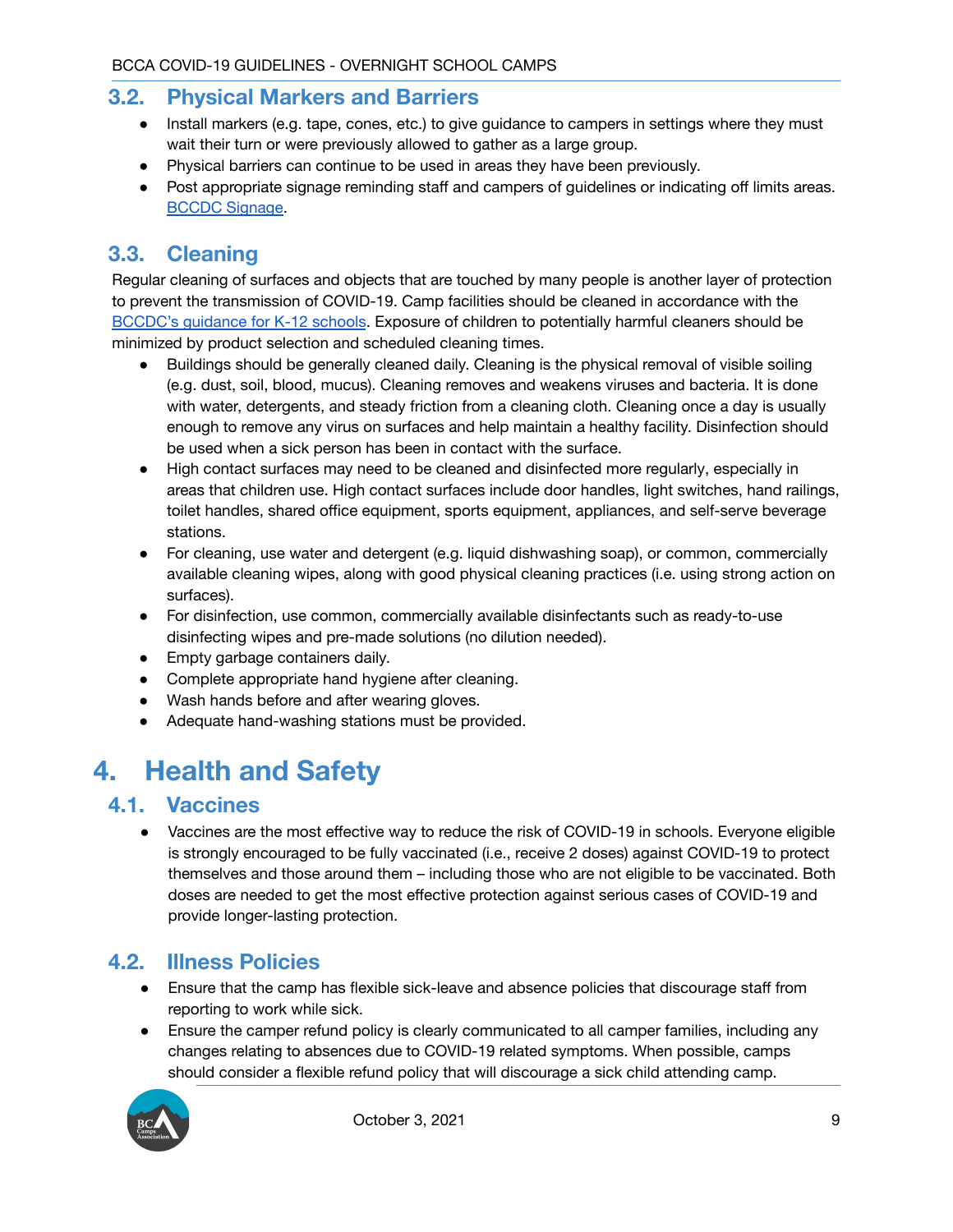#### <span id="page-10-0"></span>**4.3. Record Keeping**

In the event of illness, contact tracing will be an important activity. Prepare contact lists by camp session, cabins, or small groups (for close contacts) in advance and keep up to date at all times. These may be needed after campers have returned home to support notification of exposures.

Keep records of:

- Any occurrence involving campers or staff becoming symptomatic at camp.
- Schedules and where each camper was during the day.
- Transportation conducted by the camp, including vehicle passenger lists and seating assignments.
- Any outside visitor to the camp (parents, trades workers, delivery drivers, etc.).
- These records must be kept for a minimum of 45 days after the completion of the camp.

## <span id="page-10-1"></span>**4.4. Restricted Gathering Size**

School extracurricular and social gatherings and events (including those occurring within and between schools) should occur in line with those permitted as per relevant local, regional, provincial and federal public health recommendations and Orders. Schools are exempt from the Order on gatherings and events.

Camps hosting non-school gatherings and events must follow the *[Gatherings](https://www2.gov.bc.ca/assets/gov/health/about-bc-s-health-care-system/office-of-the-provincial-health-officer/covid-19/covid-19-pho-order-gatherings-events.pdf) and Events Order*. Camps are permitted to host events under this Order.

# <span id="page-10-2"></span>**5. Visitors, Parents, and Caregivers**

#### <span id="page-10-3"></span>**5.1. Visitors**

Parents, caregivers, volunteers, delivery persons, contractors, and other non-staff (e.g. visitors) entering the camp should be limited to those supporting activities that are required for the benefit of campers and the required maintenance of camp facilities.

- All visitors should provide active confirmation (e.g. sign in at entry, e-mail before entry, etc.) that they have no symptoms of illness and are not required to self-isolate before entering.
- Camps must keep a list of the date, names, and contact information for all visitors who enter the camp. Refer to camp [Drop-off](#page-11-0) and Pick-up information below.
- All visitors should wear a mask in accordance with current public health guidance.

#### <span id="page-10-4"></span>**5.2. Camper and Parent or Caregiver Education**

- Make sure that campers and their parents or caregivers are educated on all COVID-19 related policies and procedures relevant to their camp program through a combination of the registration process, pre-camp communications, on site lessons, signage, and other forms of communication.
- Be clear and concise with expectations for campers, parents, and caregivers.
- Be aware that frequent reminders for campers, particularly younger ones, will be necessary.

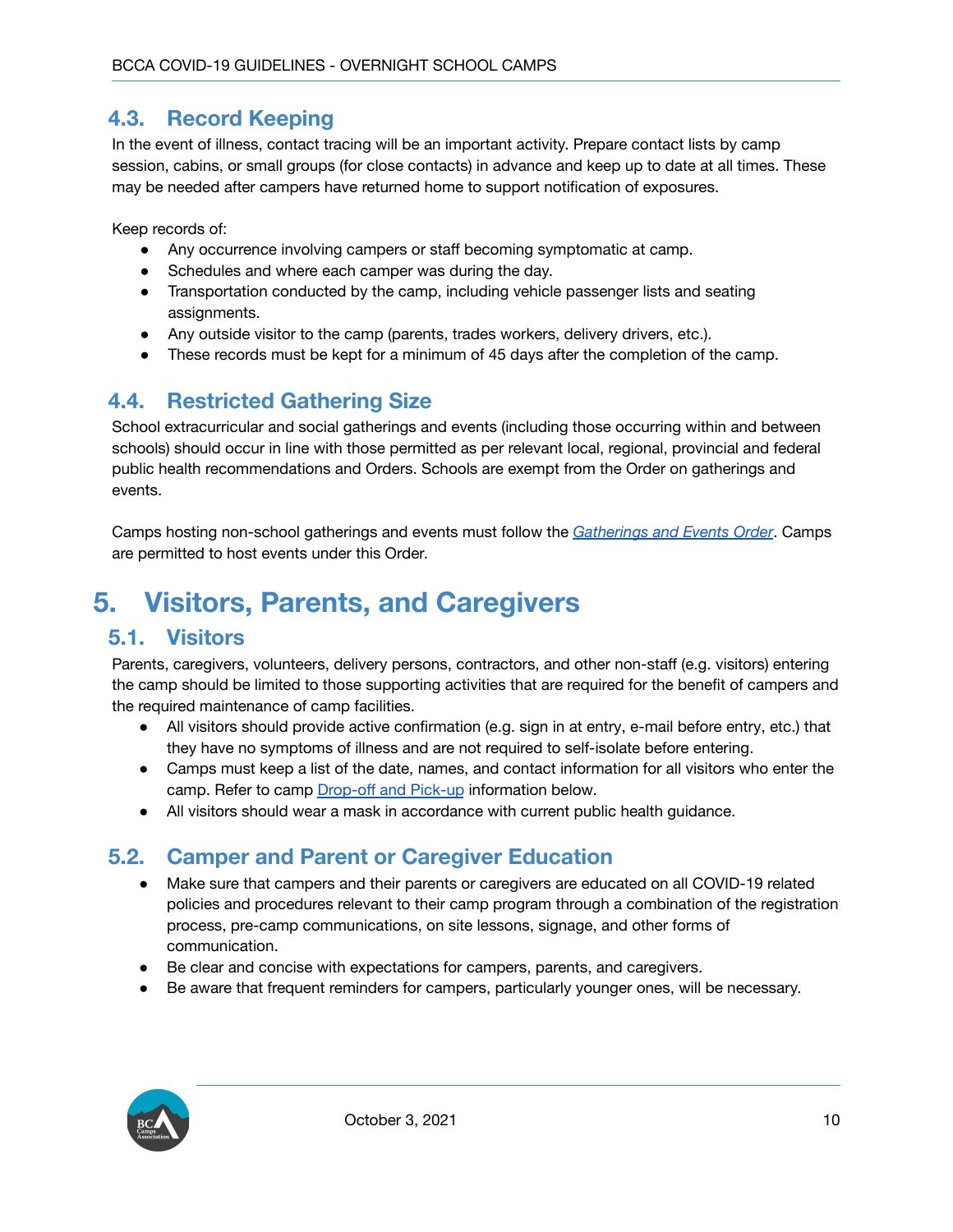#### <span id="page-11-0"></span>**5.3. Drop-off and Pick-up**

- Drop-off pick-up at the beginning and end of a session should occur outside and as close to the entrance to the property as possible. Indoor crowning should be prevented and masks must be worn.
- Reduce crowding by staggerint pick-up and drop-off times if possible.
- If possible, use multiple pick-up and drop-off locations.
- A health screening at drop-off may be conducted by asking parents and caregivers to confirm that their child does not have any symptoms relating to COVID-19.

## <span id="page-11-1"></span>**6. Program and Operations**

#### <span id="page-11-2"></span>**6.1. Program Activities**

- Facilitate all activities outside whenever possible (e.g. arts and crafts, snack time, etc.).
- Have foul weather contingency plans. Shared indoor spaces should have enough room to carry out the intended activity without involuntarily physical contact with another person. Follow current K-12 mask guidance.
- Choose or modify activities so that they minimize physical contact. Do not schedule high contact games or sports.
- Shared equipment must be cleaned daily (e.g. bows and arrows).
- Create multiple activity spaces within your facility to facilitate the reduced number of campers in a group (e.g. set up 2 or 3 areas for crafts).
- The risk of COVID-19 transmission is increased when people are singing together in-person. Singing indoors is not permitted.
- Relevant activity-specific guidance may be found at the following links. It is important to remember that these may no longer reflect current public health guidance and the principles of vaccination for all eligible people, outdoor spaces, no crowding, and good hygiene are the primary layers of protection.
	- Challenge Courses: **[ACCT](https://cdn.ymaws.com/www.acctinfo.org/resource/resmgr/files/2020-05-14_camp_courses_guid.pdf)** for operation and equipment cleaning.
	- Climbing Wall: WorksafeBC protocols for [Climbing](https://www.worksafebc.com/en/about-us/covid-19-updates/covid-19-returning-safe-operation/gyms-and-fitness-centres) Walls.
	- Swimming: Lifesaving BC for pool and waterfront [operations](https://www.lifesaving.bc.ca/Areas/Admin/Content/images/DashboardFilePdfUpload/DashboardFilePdf/Dashboard_8878903_Guidelines_for_Reopening_BC).
	- Equestrian: Equestrian Canada: COVID-19 Return to Business Operations [Framework.](https://www.equestrian.ca/cdn/storage/resources_v2/cRSrWCZPbutzEN8Qg/original/cRSrWCZPbutzEN8Qg.pdf)
- Camps providing backcountry/wilderness out-trips must adapt these guidelines and comply with the Out-Tripping standards in the BCCA 2021 [Accreditation](http://bccamping.org/resources/Documents/BCCA%202021%20Accreditation%20Standards.pdf) Standards.
	- Members of a backcountry/wilderness out-trip can share tents and be part of a food group.

#### <span id="page-11-3"></span>**6.2. Transportation**

- Transportation provided by the school to/from camp will follow [guidance](http://www.bccdc.ca/Health-Info-Site/Documents/COVID_public_guidance/Guidance-k-12-schools.pdf) for K-12 schools.
- Group transport should be for unavoidable transport only, not recreational travel.
- Masks must be worn by K-12 students and staff prior to boarding vehicles or vessels and hand sanitizer must be provided before loading and after unloading. Please refer to [Transport](https://tc.canada.ca/en/initiatives/covid-19-measures-updates-guidance-issued-transport-canada/federal-safety-guidance-protect-drivers-limit-spread-covid-19-commercial-vehicle-operations) Canada for information for commercial drivers.
- On buses, spread people out if empty seats are available. If 15 passenger vans or other non-commercial vehicles are being utilized for camp transports, alternate seats and space passengers appropriately.
- Frequently-touched surfaces should be cleaned and disinfected at least 1x/day and when visibly dirty. These include items touched by larger numbers of people (e.g. door handles, hand rails,

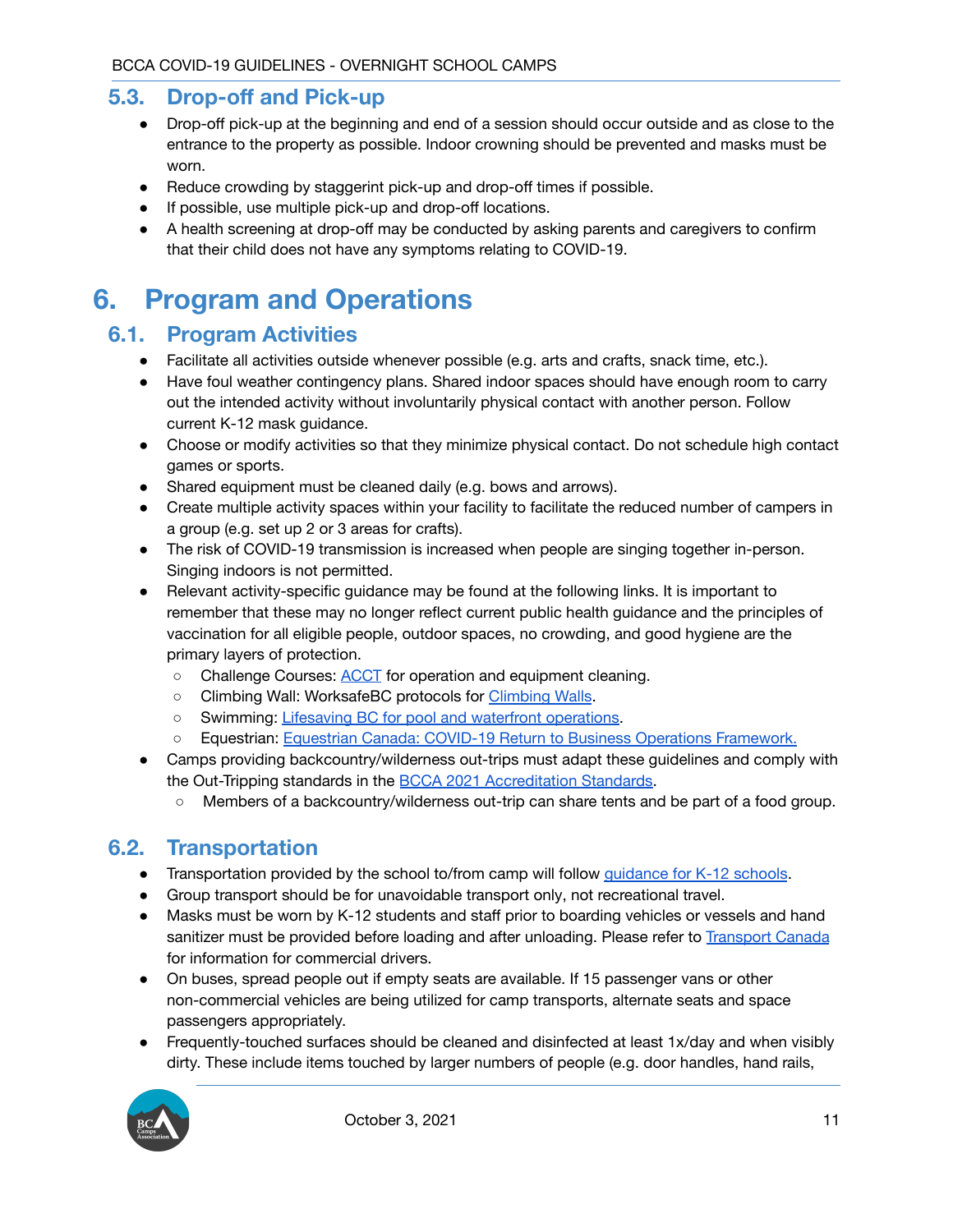etc.). Surfaces touched by fewer people (e.g. seats) should be cleaned 1x/day. Other general cleaning should occur in line with regular practices.

- Passengers must sanitize or wash their hands before loading the vehicle.
- Loud talking or singing in enclosed spaces like vehicles is not allowed.
- If camps are using contracted transportation providers, they should contact the service provider to ensure that appropriate measures are in place for physical distancing, cleaning and sanitization, and their general COVID-19 procedures.

### <span id="page-12-0"></span>**6.3. Food Service**

Food service to campers and/or staff must ensure the following:

- Proof of vaccination is not required for dining at camps.
- Food Safety [Legislation](https://www2.gov.bc.ca/gov/content/health/keeping-bc-healthy-safe/food-safety/food-safety-legislation) continues to apply as relevant.
- Self-serve food and beverage stations are permitted, however camps should only provide self-serve options if campers are capable of following hand sanitizing and physical distancing guidance. If there is a self-serve food or drink station:
	- Hand washing facilities or alcohol-based sanitizers must be within easy reach of the station.
	- Signs reminding patrons to wash or sanitize their hands before touching self-serve food, drink or other items, must be posted at the self-serve station.
	- High touch surfaces at the station, and utensils that are used for self-serve, must be regularly cleaned and sanitized.
- All persons will practice proper hand hygiene upon entry to the dining hall and after eating.
- Food distribution should ensure there is no gathering or crowding of campers and staff.
- Food can be served family-style, by staff-assisted buffet or pre-plated.
- When possible, serve meals and snacks outside.
- Singing is not permitted in the dining hall. Loud talking should be avoided.
- Camps should emphasize that food and beverages should not be shared.
- Campers and staff should be encouraged to bring an individual water bottle or other beverage container to camp for their personal use to support hydration needs.
- Refilling stations can be used to refill personal containers. These should not include bathroom sinks or other water sources not typically used for drinking water.

#### <span id="page-12-1"></span>**6.4. First Aid**

- The FA attendant and patient should wear masks while care is being provided.
- When possible, the FA attendant should guide the patient to do their own first aid (e.g. an older camper could put on their own band-aid).
- Use approved procedures, mask, gloves, and eye protection for all first aid applications. See PPE [measures](#page-16-0).
- If CPR is required, use a pocket mask with a viral filter or a bag-valve-mask with an HME filter to protect the first aider from possible infection. See section PPE [measures](#page-16-0).
- This [WorksafeBC](https://www.worksafebc.com/en/resources/health-safety/information-sheets/ofaa-protocols-covid-19-pandemic?lang=en) information sheet provides information to employers and occupational first aid attendants on safely treating patients during the COVID-19 pandemic. It provides additional precautions to first aid attendants on following the public health directives—including physical distancing, hand hygiene, and sanitization—while treating a patient.
- LifeSaving Society COVID-19 recommendations are available [here](https://www.lifesaving.bc.ca/Areas/Admin/Content/images/DashboardFilePdfUpload/DashboardFilePdf/Dashboard_8878903_Guidelines_for_Reopening_BC).

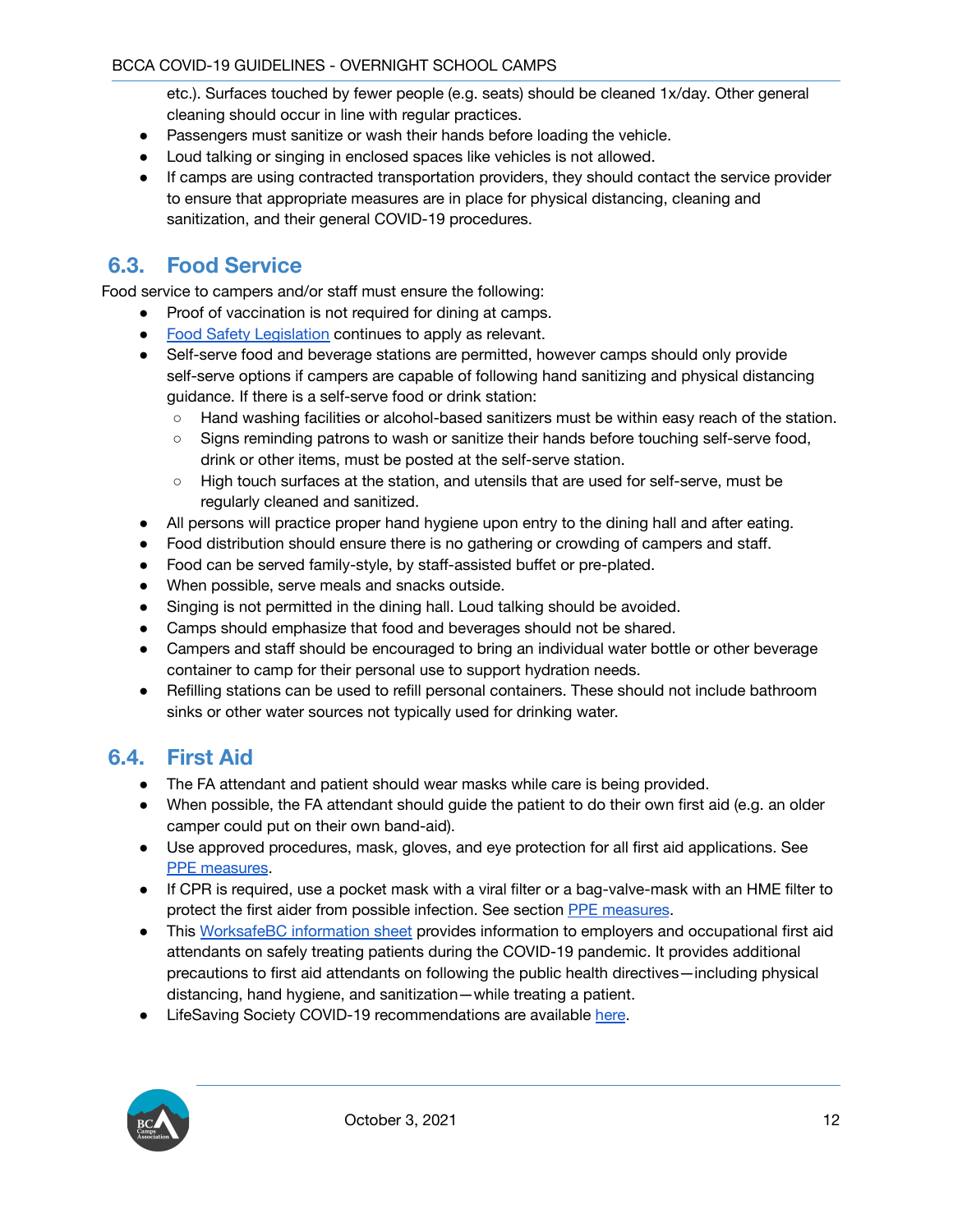## <span id="page-13-0"></span>**7. Health Checks and Responding to Symptoms**

### <span id="page-13-1"></span>**7.1. Pre-Camp & Daily Health Check**

In the week leading up to camp families are asked to monitor their camper(s) for the symptoms listed below. Camps will also send a link to the BC Covid-19 Self [Assessment](https://bc.thrive.health/covid19/en) Tool to families to complete on behalf of their camper(s) the day before the camp session begins. This process will apply to staff and volunteers prior to arrival at camp.

K-12 guidelines from the BCCDC state that school administrators ensure that staff, other adults entering the school, parents, caregivers and students are aware that they should not come to school if they are sick. A daily health check for this purpose is recommended. While schools do not need to confirm a daily health check has been done or monitor students and staff for symptoms of illness, overnight camps should perform this function since students are away from parents or caregivers.

All persons will be screened daily for the following COVID-19 symptoms:

- Fever or chills
- Cough
- Loss of sense of smell or taste
- Difficulty breathing

Other symptoms may include:

- Sore throat
- Loss of appetite
- Extreme fatigue or tiredness
- Headache
- Body aches
- Nausea or vomiting
- **Diarrhea**

See [Symptoms](http://www.bccdc.ca/health-info/diseases-conditions/covid-19/about-covid-19/symptoms) (bccdc.ca) for more details.

Camp leaders or teachers will assist campers in completing their daily screening. Daily screening records will be kept onsite for the duration of the camping season.

Any person with a failed screening will be immediately moved to a supervised (if appropriate) space where they can wait comfortably that is separated from others and the procedures for What To Do [When](#page-14-1) [Symptoms](#page-14-1) Develop At Camp followed.

- Camp staff should complete a daily employee health check to confirm they do not have any symptoms of COVID-19 or been a close contact of a confirmed case of COVID-19. This can take the form of a written check, verbal check, or online check.
- Parents/caregivers should complete a daily [health](https://bc.thrive.health/) check for their child in the days prior to the camp. A child who has answered Yes to any question is not allowed to attend camp and must follow public health guidance.
- Camps may develop their own daily health check procedure or use the Ministry of Education's K-12 [Health](https://www.k12dailycheck.gov.bc.ca/healthcheck?execution=e1s1) Check app for campers or the BC [Self-Assessment](https://bc.thrive.health/) Tool for campers and staff.

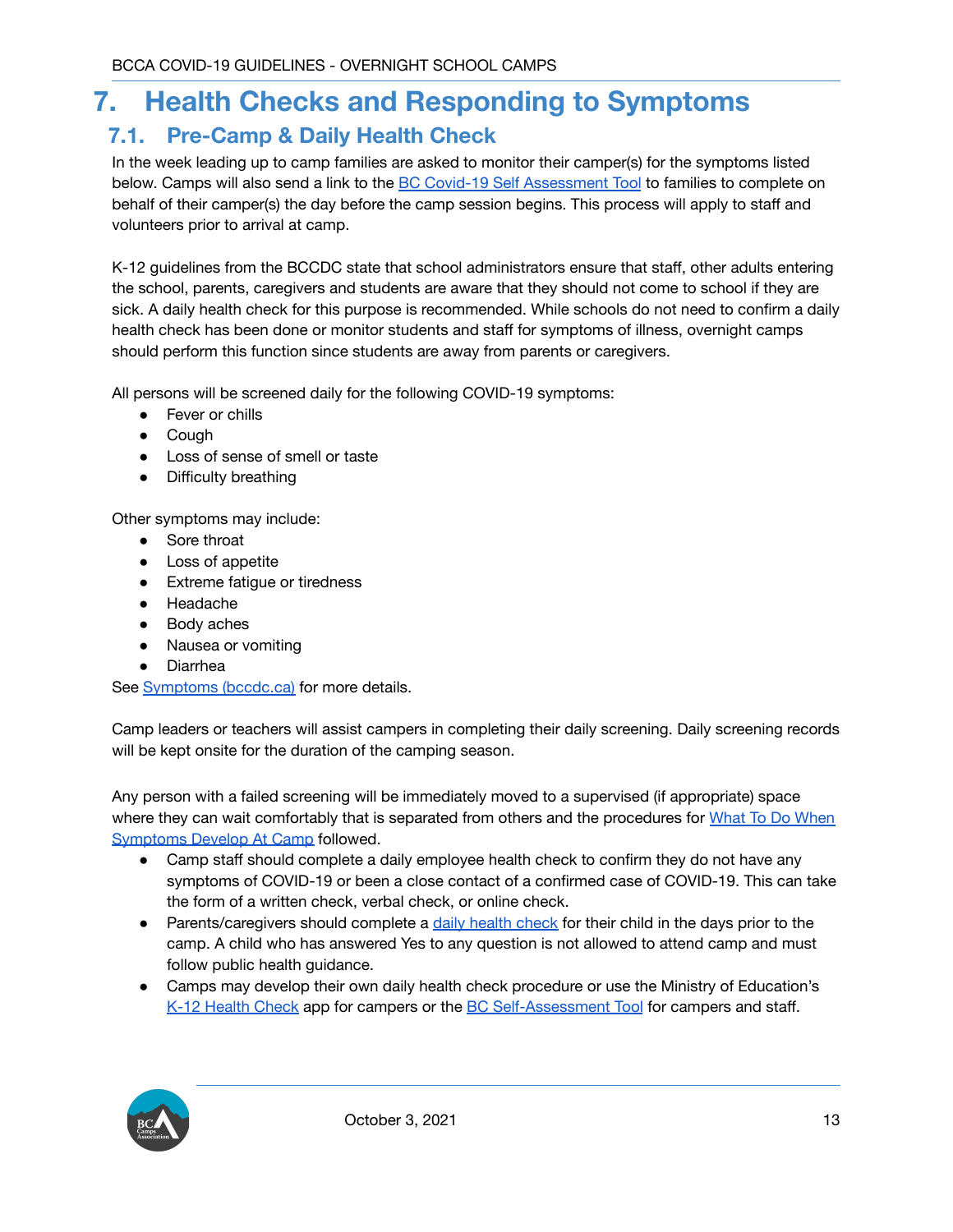#### <span id="page-14-0"></span>**7.2. Staying Home and Self-Isolation**

The following campers, staff, or other persons are required to stay home and [self-isolate:](http://www.bccdc.ca/health-info/diseases-conditions/covid-19/self-isolation)

- Anyone experiencing symptoms of illness should stay home and follow public health guidance when experiencing COVID-19 symptoms.
- Anyone who has travelled outside of Canada should follow federal travel requirements when re-entering Canada.
- Anyone who lives in a household with someone who has COVID-19.
- Anyone who has been identified by Public Health as a close contact of someone with COVID-19.
	- If a person is found to be a confirmed case of COVID-19, public health staff will ensure there is robust contact tracing and management of any clusters or outbreaks.
	- Public health will also ensure that children, staff, and parents/caregivers have access to healthcare providers and that appropriate supports are in place.

## <span id="page-14-1"></span>**7.3. What To Do When Symptoms Develop At Camp**

Isolation plans for ill staff and campers (and accommodating more than one ill person at a time) on site needs to be robust and safe (especially if isolating a younger camper). Anticipate that some ill people may not be able to return home immediately or at all (e.g. staff who come from out of province or region), and may need to isolate for an extended period of time (up to 10 days) on site.

- If a camper or staff member develops symptoms of illness, isolate them away from others immediately. Arrange for a COVID-19 test if [recommended](https://bc.thrive.health/covid19/en).
	- Camps should consider Point of Contact (POC) testing for symptomatic individuals. POC testing provides rapid screening of potential cases and is especially useful in remote locations and where access to community testing centres is difficult.
	- Free Provincial Health Services Authority testing information is available [here.](http://www.bccdc.ca/health-info/diseases-conditions/covid-19/testing/rapid-covid-19-point-of-care-screening-program) The application process and delivery involve some work and training to complete.
	- Private testing kits are available for as little as \$6.50 per test. This may be the better option for testing small numbers of symptomatic individuals.
- The person will remain in isolation and be supervised and kept comfortable and safe until test results are returned:
	- If the person tests positive, they will need to be picked up from camp by their caregiver within 24 hours. Provincial health authorities will be notified.
	- If the person tests negative and symptoms resolve, they can return to programming.
	- While waiting for a sick child to be tested or picked up, a staff member should stay with the child in a room isolated from others or at least 2 metres from others if a separate room is not available. The staff person should remain as far away as possible from the child (preferably at least 2 metres). A mask should be worn by both the camper (if tolerated) and the staff person.
	- A sick staff member should isolate themselves in their accommodation or a private room until a COVID-19 test can be arranged.
	- Anyone who is rapidly getting more ill or seeming to be in distress should be seen by medical personnel as soon as possible, with 911 called if necessary.
- If anyone who has entered the camp facility is diagnosed with COVID-19, they should follow public health authority advice.
- Report to the local public health [authority](#page-3-1) any cluster of illness among the camp staff or campers.

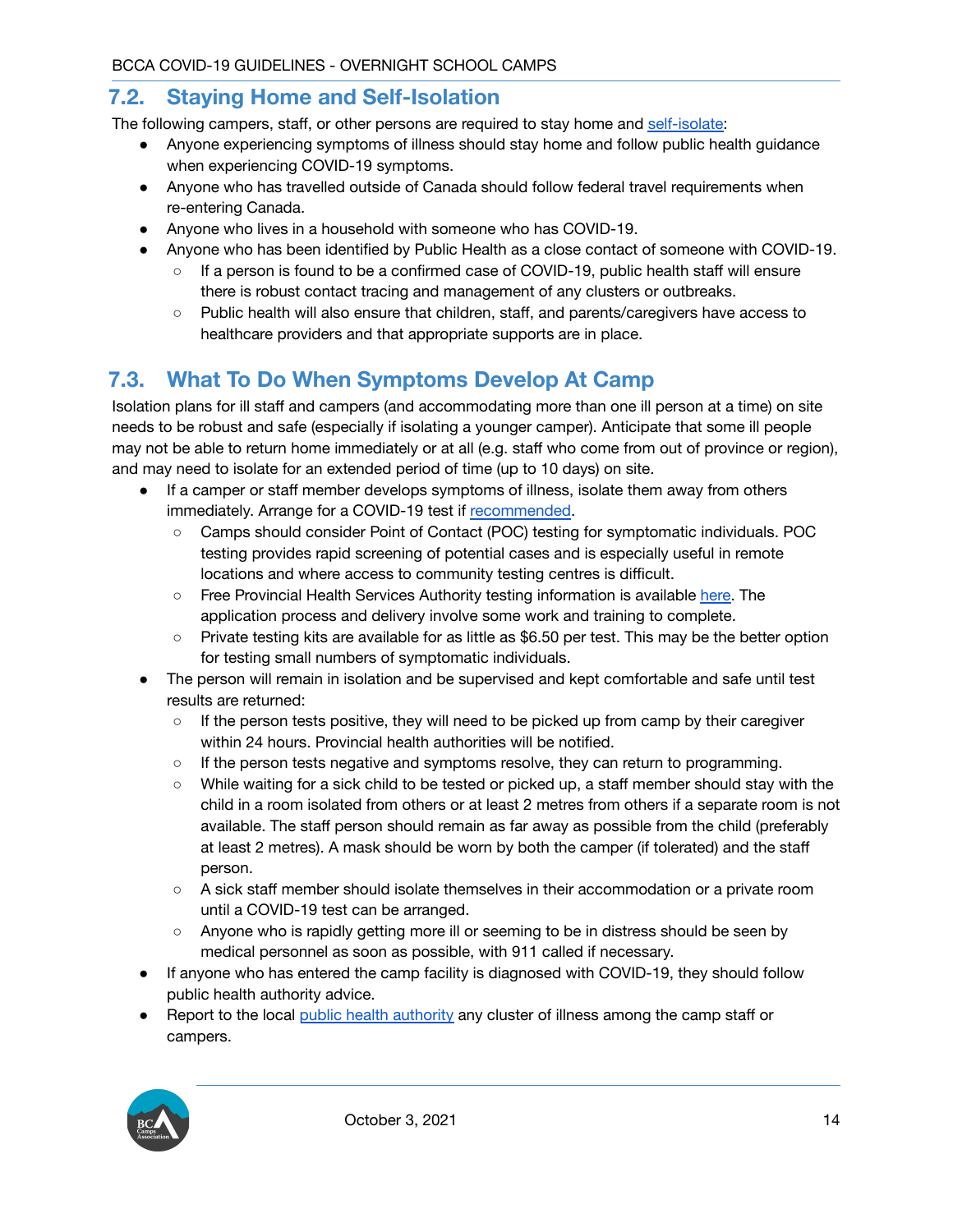#### <span id="page-15-0"></span>**7.4. Finding, Tracing, and Managing Outbreaks**

- The role of finding, tracing, and managing outbreaks is the responsibility of Public Health, not camp staff.
- If there is a confirmed case, cluster, or outbreak of COVID-19 in a camp, the local medical health officer will lead the response. This includes working with the camp to determine if any additional measures or changes to the camp's health and safety plan are required. Self-isolation of individuals and additional measures such as cleaning and temporary restriction or modification of certain camp activities may be required. Only in exceptional circumstances would a medical health officer consider a camp closure.
- Clear and concise record keeping by camp staff of all persons entering the camp property and incidents that occur at camp can help public health staff accomplish their job.
- Attendance should be taken each day, including staff, volunteers, and any parents, caregivers, or guests who remain on site for any length of time, to assist in contact tracing should the need arise.

# <span id="page-15-1"></span>**8. Personal Health Practices**

## <span id="page-15-2"></span>**8.1. Hand Hygiene**

Proper hand washing with plain soap and water reduces the spread of illness. Everyone should practice diligent hand washing when arriving at camp, before and after eating, and before leaving. Throughout the day, hands should be sanitized with soap and water or alcohol-based hand rub.

- Camps must ensure campers have access to at least one sink for hand washing with soap and water.
- Wash hands with soap and water for a minimum of 20 seconds.
- Alcohol-based hand sanitizer containing at least 60% alcohol may be used if sinks are not available.
- If hands are visibly soiled, alcohol-based hand sanitizers may not be effective at eliminating respiratory viruses. Soap and water are preferred when hands are visibly dirty.
- Include regular hand washing times in daily schedules.
- Ensure the camp is well-stocked with hand washing supplies at all times including plain soap, clean towels, paper towels, waste bins, and, where appropriate, hand sanitizer with a minimum of 60% alcohol.
- Children regularly forget about proper hand washing. Staff and campers should practice, and staff should model washing hands properly in a fun and relaxed way.
- Staff should assist young campers with hand hygiene as needed.
- An information sheet on when campers and staff should practice hand hygiene is included in [Appendix](#page-18-0) A.

#### <span id="page-15-3"></span>**8.2. Respiratory Etiquette**

- Cough and sneeze into your elbow. Throw away used tissues and immediately perform hand hygiene. Teach this to both campers and staff.
- Remind campers and staff to avoid touching their eyes, nose, or mouth with unwashed hands.
- Refrain from sharing any food, drinks, or unwashed utensils.

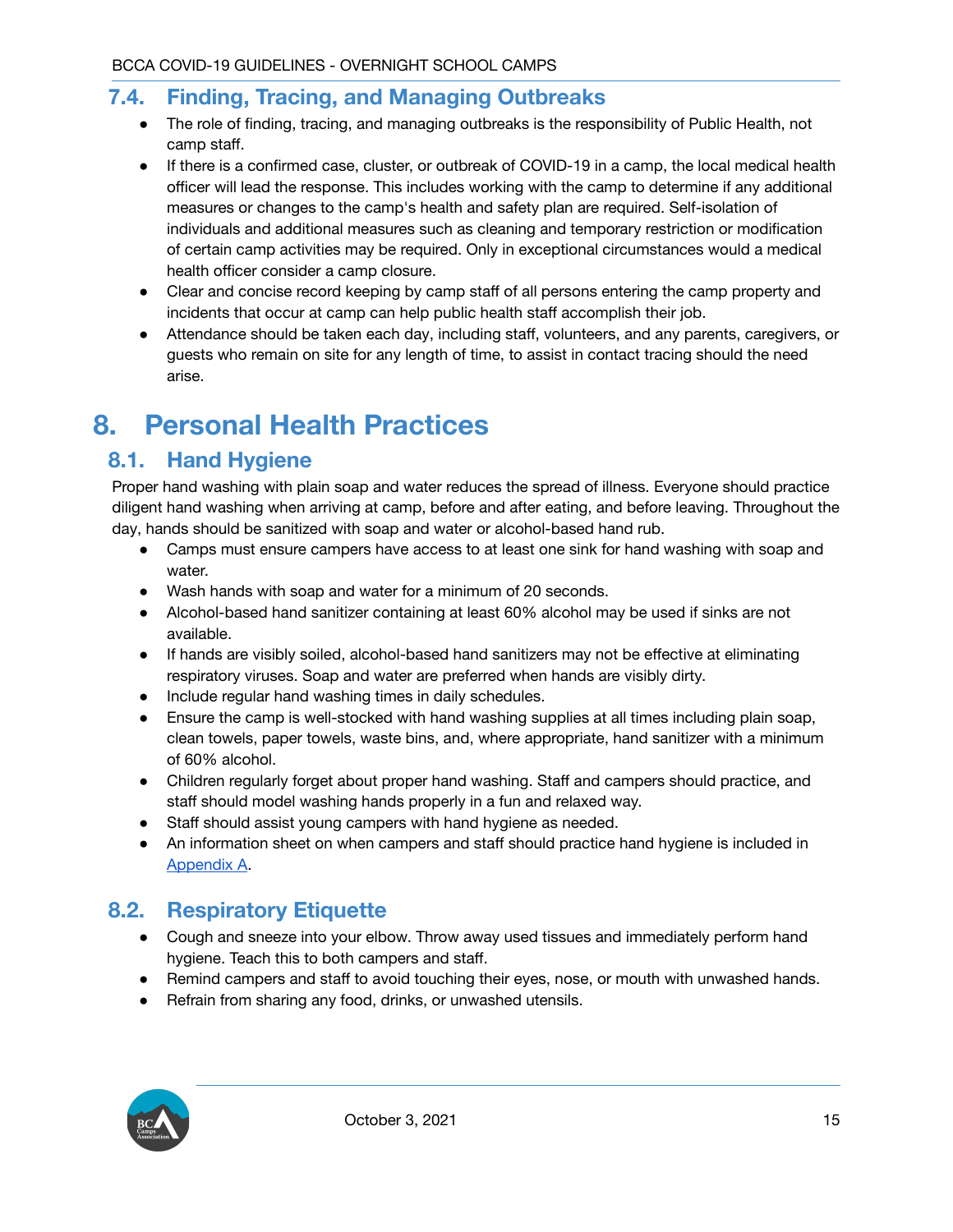## <span id="page-16-0"></span>**9. Personal Protective Equipment (PPE)**

Masks play an important role in preventing the spread of COVID-19. They provide some protection to the wearer and to those around them. Masks do not prevent the spread of COVID-19 on their own and should not be used in place of any other measures noted in this guidance. Masks can be safely worn by school-aged children. The term 'mask' in this document means a non-medical mask or face covering. Medical-grade masks are not recommended within camp settings for general use.

## <span id="page-16-1"></span>**9.1. Non-Medical Masks and Face Coverings (Masks)**

Staff are required to follow WorkSafeBC policies and protocols on communicable disease prevention measures, including the use of masks in indoor settings.

Campers:

- Masks are required to be worn by all K-12 students and staff when indoors except when:
	- Eating or drinking
	- They are going to sleep
- The camp can align with the mask policies the school uses for staff and students. The camp may enact their own more strict mask policies for camp staff if deemed appropriate for their circumstances.
- Staff should be trained on proper donning and doffing of PPE such as masks. Refer to WorksafeBC for details.

#### <span id="page-16-2"></span>**9.2. Gloves**

- Gloves should be worn for COVID-19 disinfecting and cleaning measures and disposed of after use.
- Staff should be trained on proper donning and doffing of PPE such as gloves. Refer to [WorksafeBC](http://www.bccdc.ca/health-professionals/clinical-resources/covid-19-care/infection-control/personal-protective-equipment) for details.

#### <span id="page-16-3"></span>**9.3. Face Shields**

- Face shields are not required in the camp setting and should not be worn as a replacement for a non-medical mask. A person choosing to wear a face shield should wear a mask in addition to the face shield.
- Staff should be trained on proper donning and doffing of PPE such as face shields. Refer to [WorksafeBC](http://www.bccdc.ca/health-professionals/clinical-resources/covid-19-care/infection-control/personal-protective-equipment) for details.

#### <span id="page-16-4"></span>**9.4. Emergency First Aid PPE**

- Camps are required to have the following PPE available for staff use in the event of a first aid emergency that could be deemed high risk (i.e. aerosol generating activities such as chest compressions, ventilations, high flow oxygen administration-greater than 5 lpm, suction, abdominal thrusts/back blows).
	- Respiratory Protection: N95 Mask (non-valve) or Surgical Mask (3-layered).
	- Eye Protection: Where possible face shields or personal protective goggles should be used during high risk first aid scenarios.
	- Body Protection: Long-sleeved water resistant gowns should be used to prevent body contamination.

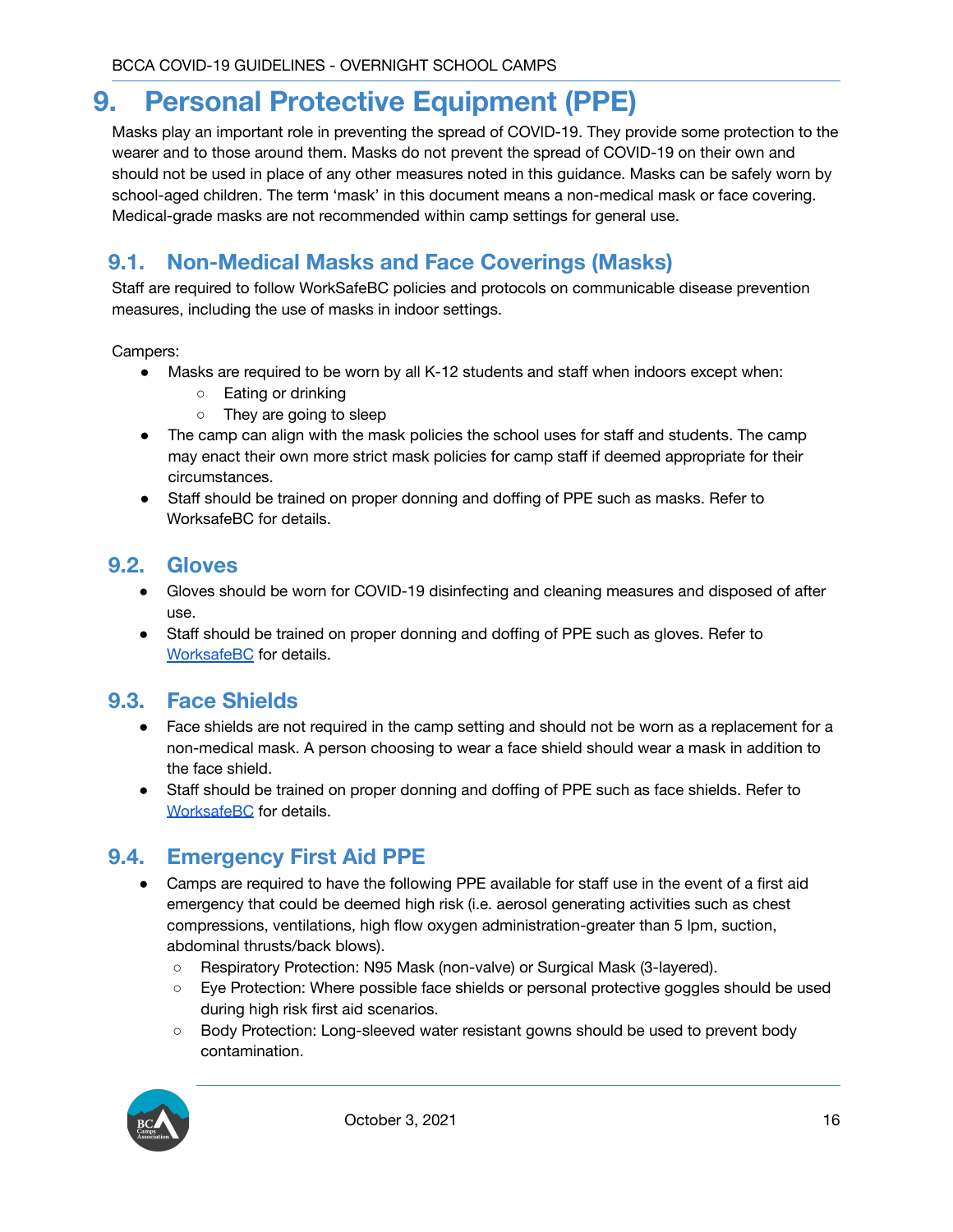- Bag Valve Mask with Viral Filter (e.g. HEPA): for use during ventilations. Viral filters must remain in their original packaging.
- Pocket Mask with a Viral Filter (e.g. HEPA): viral filters must remain in their original packaging.
- More information can be found at [WorksafeBC.](https://www.worksafebc.com/en/resources/health-safety/information-sheets/ofaa-protocols-covid-19-pandemic?lang=en)